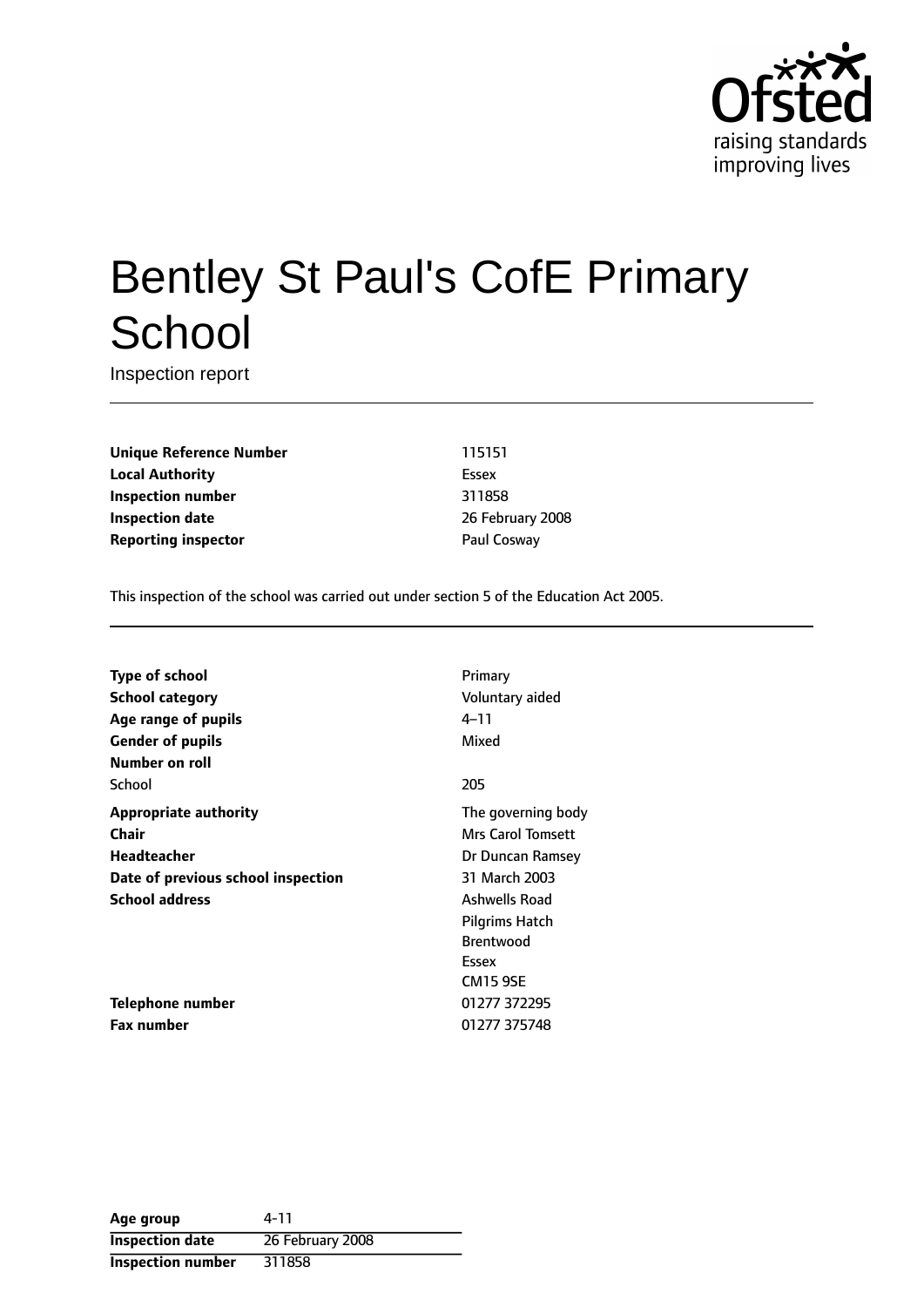.

© Crown copyright 2008

#### Website: www.ofsted.gov.uk

This document may be reproduced in whole or in part for non-commercial educational purposes, provided that the information quoted is reproduced without adaptation and the source and date of publication are stated.

Further copies of this report are obtainable from the school. Under the Education Act 2005, the school must provide a copy of this report free of charge to certain categories of people. A charge not exceeding the full cost of reproduction may be made for any other copies supplied.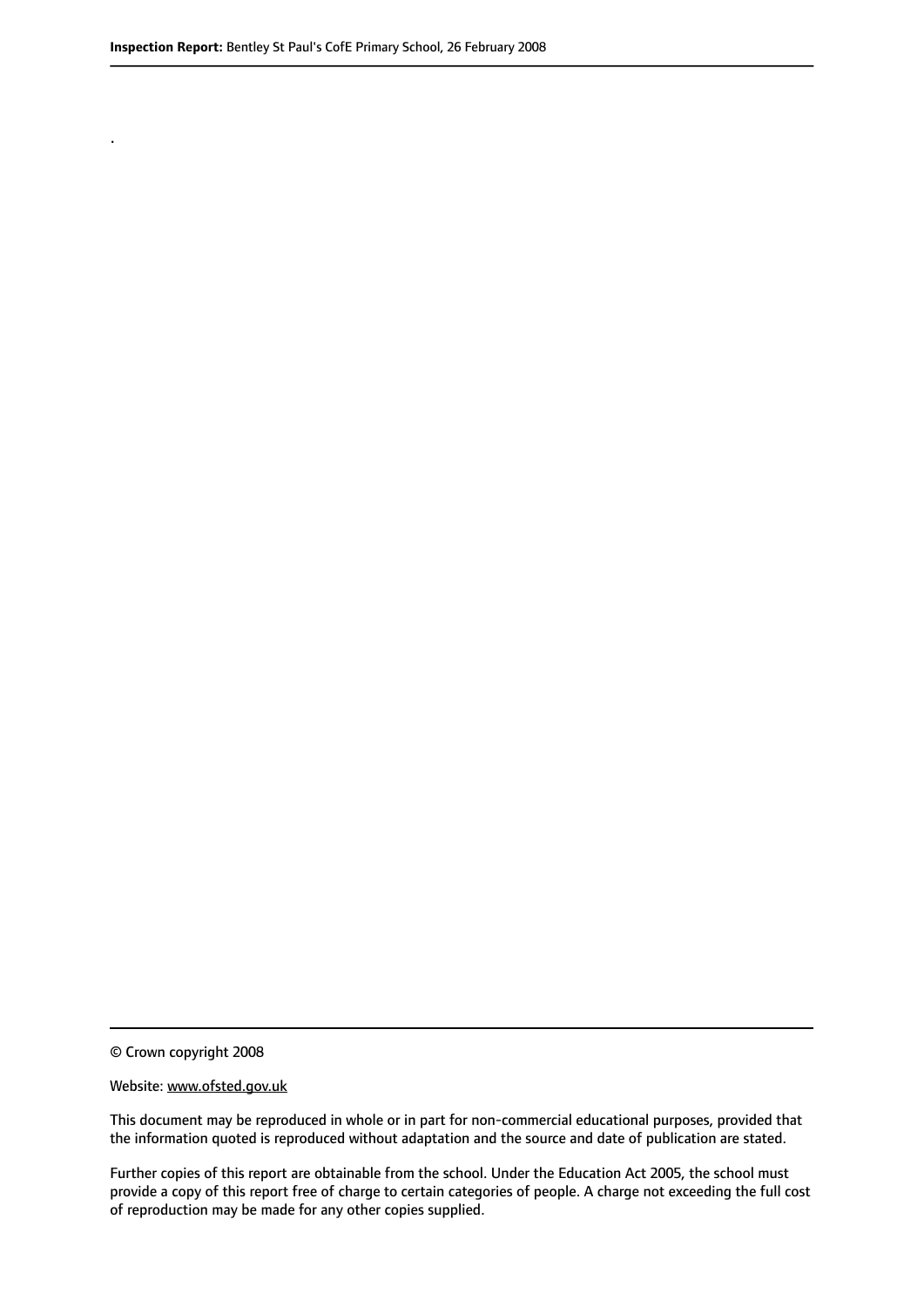# **Introduction**

The inspection was carried out by an Additional Inspector. The following issues were investigated: the pupils' achievement and their personal development, the quality of teaching and learning and how well the school's leadership promotes high standards. Evidence was gathered from observation of lessons, the pupils' work, discussion with them and with staff, along with a scrutiny of school documents and parent questionnaires. Other aspects of the school's work were not investigated in detail, but the inspector found no evidence to suggest that the school's own assessments, as given in its self-evaluation form, were not justified. These have been included where appropriate in this report.

# **Description of the school**

Bentley St. Paul's CofE Primary School is close to average in size. The school population represents a mix of social backgrounds, but pupils are mainly White British. The number of pupils eligible for free school meals is below average. The proportion of pupils whose first language is not English is close to the national average. The proportion of pupils with learning difficulties and/or disabilities is slightly below the national average, but the proportion of pupils with statements of special educational need is greater. The school has won many awards, including Healthy Schools, Sports Active Mark (Gold), Investors in People, the School Inclusion Award and the British Council European Projects Award.

### **Key for inspection grades**

| Grade 1 | Outstanding  |
|---------|--------------|
| Grade 2 | Good         |
| Grade 3 | Satisfactory |
| Grade 4 | Inadequate   |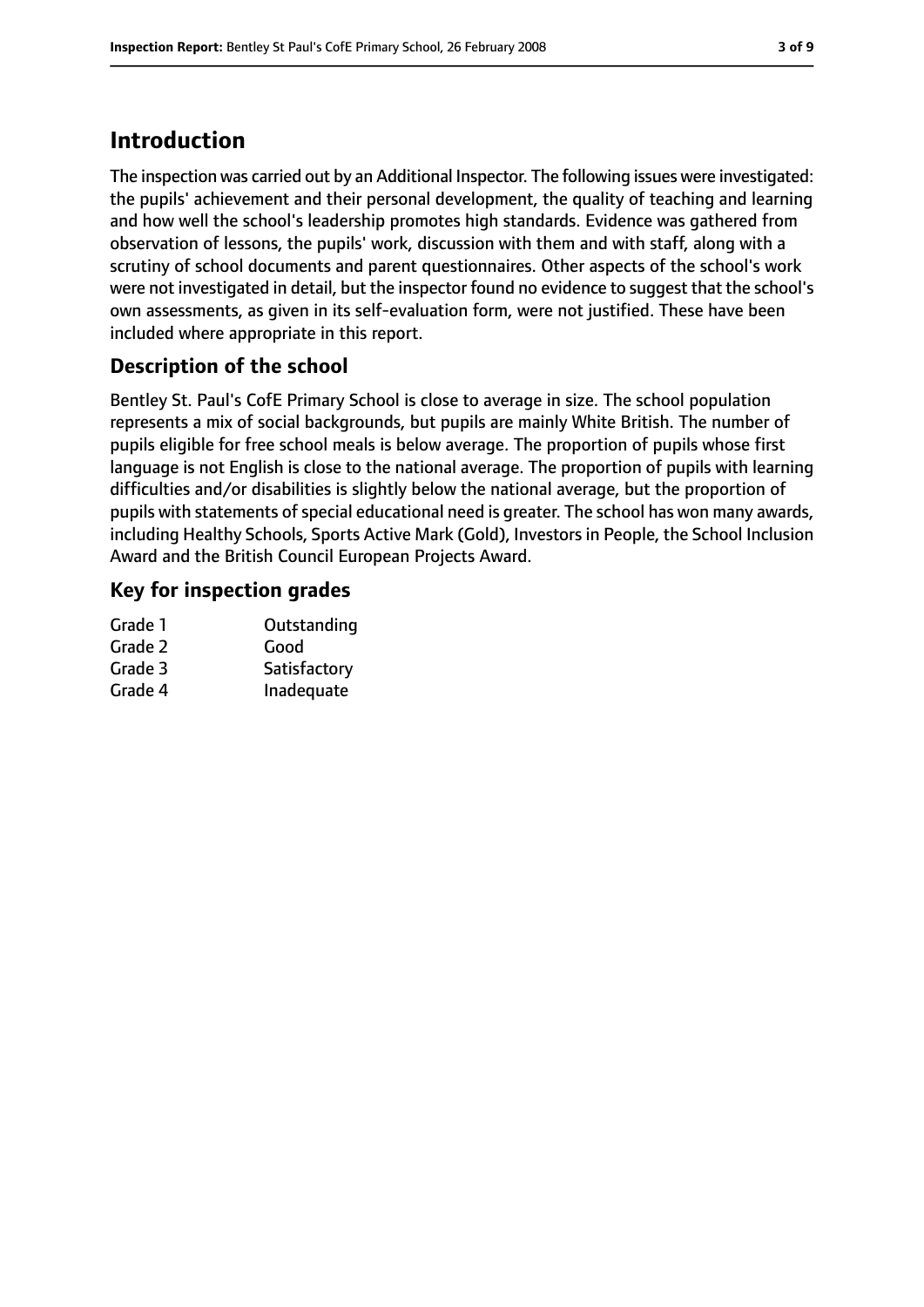# **Overall effectiveness of the school**

#### **Grade: 1**

This is an outstanding school. The excellent quality of education from Reception to the end of Year 6 leads to pupils making outstanding progress. Attainment on entry is close to national expectations but, through the pursuit of excellence based on Christian values, pupils achieve standards that are exceptionally and consistently high in English, mathematics and science by the time they leave at the end of Year 6. Standards are also high in history, music, physical education, information and communication technology (ICT) and religious education. Personal development is also outstanding. The pupils grow spiritually and socially to become confident, caring and considerate young people by the time they leave.

The school fulfils its mission to be a place where all children are treated as special. It is a very inclusive school, in which all are helped to make excellent progress, no matter what their background or abilities. Pupils whose family origins are outside the United Kingdom and those with severe learning difficulties and/or disabilities are supported very well and thrive as important members of the school community. A girl proudly declared that all children are equal here and this is one of the many reasons why she loves coming to school. The only improvement she could think of would be to make the school day longer! Parents also value the way that the school develops a love of learning in their children. The school's mission is also to seek excellence in all aspects of its work and it has succeeded.

The atmosphere in school is very positive. Pupils' good behaviour and work are praised fairly and consistently. This successfully encourages positive attitudes to school. Much of the teaching is outstanding. This leads to pupils genuinely enjoying their lessons. Relationships are excellent, as is the teachers' management of their classes. As a result, behaviour is excellent. Pupils enjoy their lessons because they are so interesting and relevant to their needs. They learn to collaborate and work well as part of a group. This, along with the excellent progress they make in literacy, numeracy and ICT, ensures that they are prepared very well indeed for their future lives.

The curriculum is outstanding and this encourages them to enjoy school because they are interested and challenged. Excellent coverage of world religions and well chosen visits, including residential visits and trips abroad, help to prepare them for life in our culturally diverse society. There is a very good range of clubs and an excellent sporting programme. German is taught to the older pupils and, as an excellent example of inclusiveness, Makaton signing is taught so that pupils can communicate with classmates having speech and language impairments. Pupils' great enjoyment of school is reflected in their good attendance and very positive attitudes to learning. Pupils willingly take on responsibility to act as helpers and leaders, especially in the playground. The work of the school council is very productive and the committee members' participation influences decisions that enhance pupils' daily lives. There are many positive examples of the council's work, for instance the improvements to school toilets and to the outside play areas to name two. There are also examples of support for the wider community. The children raised large sums of money to support their partner school in Kenya, enabling a new classroom block to be built. The school's emphasis on exercise ensures that pupils can readily explain the reasons for taking regular exercise and enjoy eating healthily.

Teachers and support assistants know pupils exceptionally well. Assessment information is used very effectively indeed to pinpoint those who are at risk of falling behind and to make sure that they have the support they need to catch up. When teachers mark children's work, they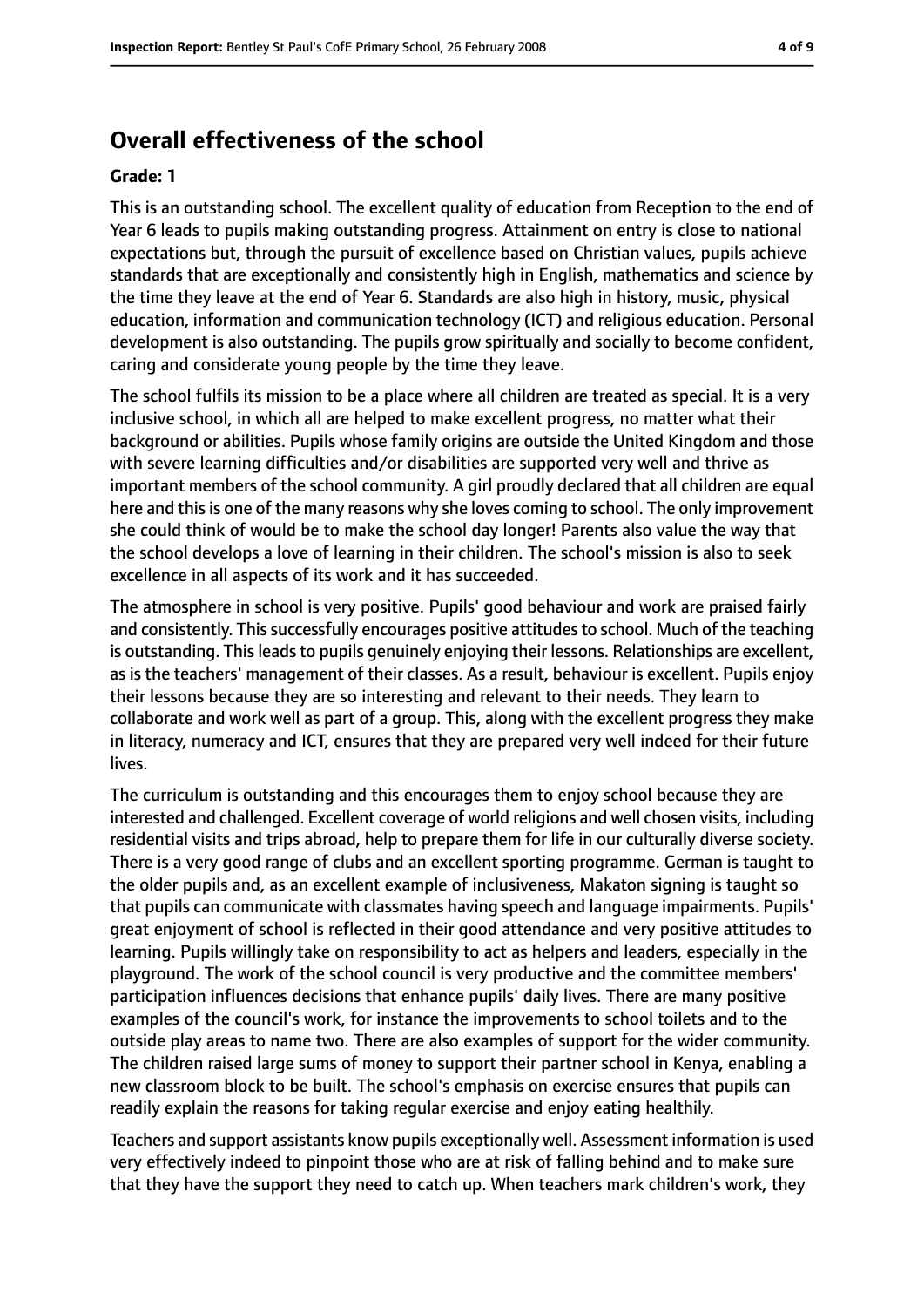do so with a detail and helpfulness that considerably helps pupils to learn from their mistakes and improve their work. The marking in Year 6 is especially thorough and constructively critical.

Pupils benefit from excellent care, guidance and support. Child protection and health and safety procedures are all firmly in place. Vulnerable pupils' needs are met very well indeed, resulting in them making excellent progress. All the pupils spoken to agree that they feel safe and cared for in school. Almost all pupils who have learning difficulties and/or disabilities attain nationally expected standards and many on the special educational needs register make so much progress that they are able to be removed from it during their time in Year 6.

Outstanding leadership and management, under the thoughtful and dedicated leadership of the headteacher, have brought about significant improvements over recent years. The curriculum has become rich and varied, the tracking of pupils' progress is increasingly effective, and standards, already high, are rising. There was a setback in 2007, when a number of Year 6 pupils failed by a very small number of marks to gain the higher grade in mathematics. The reasons for this have been analysed and as a result considerably more emphasis is being placed on mental mathematics and problem solving. Current standards in mathematics are well above average. The school improvement plan prioritises the correct areas of the school's work for further development. Governance is outstanding. Governors monitor the school extremely well; they have a strategic role in its leadership and hold the school to account with the appropriate balance of support and challenge. Capacity to improve is excellent, as demonstrated by the improvements secured since the last inspection.

# **Effectiveness of the Foundation Stage**

### **Grade: 1**

Children start with levels of knowledge and skills that are generally close to those expected but skills in communication and calculation are slightly below the levels expected. Children make excellent progress because of the quality of the teaching, stimulating activities and the individual care and attention they receive. Relationships are excellent, so that children feel welcome, happy and are strongly encouraged to succeed. They behave very well indeed and enjoy school, partly because of the ways that they are helped to relate to and work with each other and make friends. The oldest children in the school, for example, eat with the youngest and often play with them. The provision for the Foundation Stage was criticised in the last report. It has improved greatly since then. A new, very well equipped classroom has been built with a good outside learning environment. The children's progress is tracked and recorded regularly. By the time children complete their year in Reception, they have, overall, exceeded the expected standards in literacy and numeracy for their age.

# **What the school should do to improve further**

■ Continue to improve and sustain pupils' competence and confidence in problem solving in mathematics.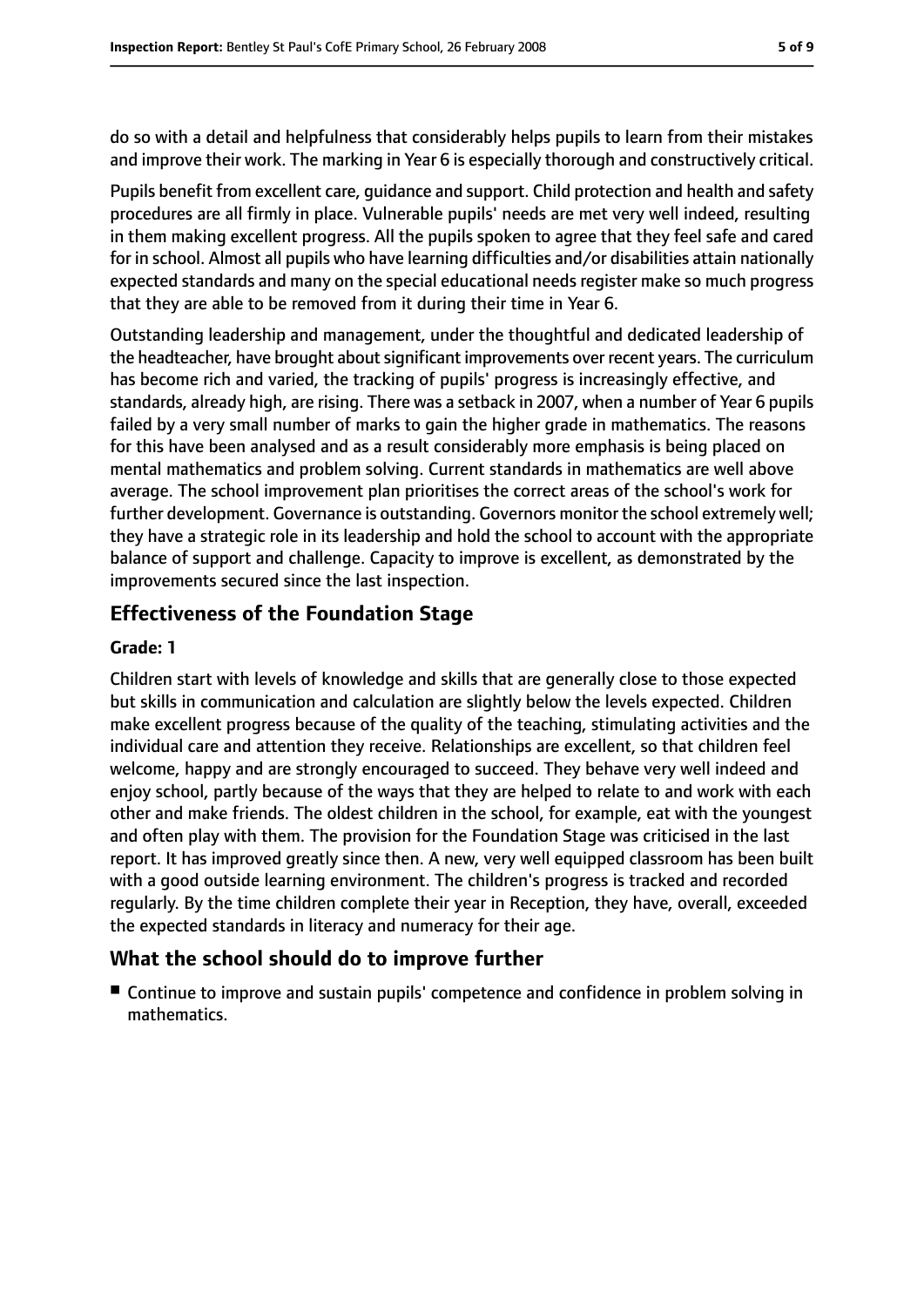**Any complaints about the inspection or the report should be made following the procedures set out in the guidance 'Complaints about school inspection', which is available from Ofsted's website: www.ofsted.gov.uk.**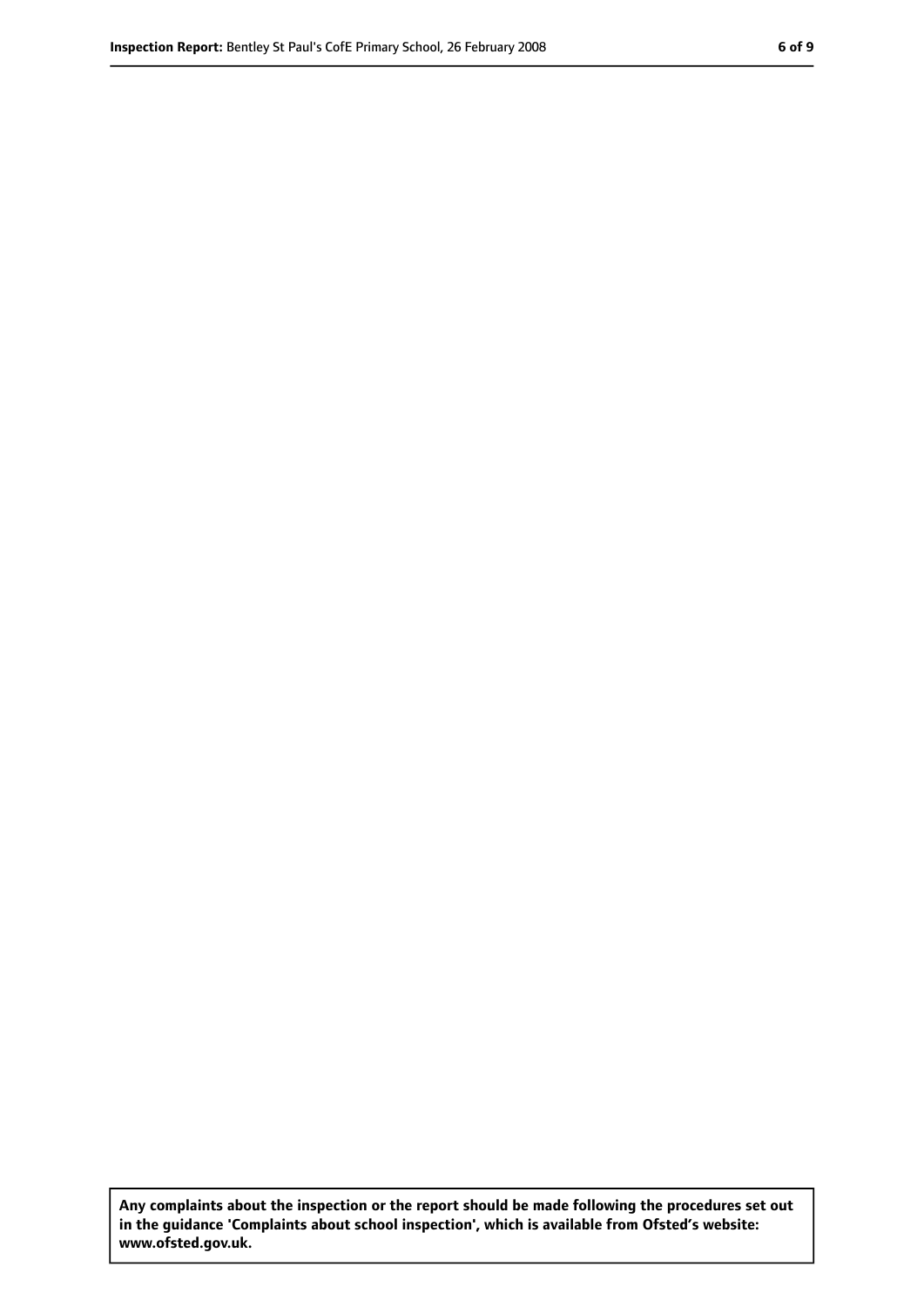# **Inspection judgements**

| $^{\backprime}$ Key to judgements: grade 1 is outstanding, grade 2 good, grade 3 satisfactory, and | <b>School</b>  |
|----------------------------------------------------------------------------------------------------|----------------|
| arade 4 inadequate                                                                                 | <b>Overall</b> |

# **Overall effectiveness**

| How effective, efficient and inclusive is the provision of education, integrated<br>care and any extended services in meeting the needs of learners? |     |
|------------------------------------------------------------------------------------------------------------------------------------------------------|-----|
| Effective steps have been taken to promote improvement since the last<br>inspection                                                                  | Yes |
| How well does the school work in partnership with others to promote learners'<br>well-being?                                                         |     |
| The effectiveness of the Foundation Stage                                                                                                            |     |
| The capacity to make any necessary improvements                                                                                                      |     |

### **Achievement and standards**

| How well do learners achieve?                                                                               |  |
|-------------------------------------------------------------------------------------------------------------|--|
| The standards <sup>1</sup> reached by learners                                                              |  |
| How well learners make progress, taking account of any significant variations between<br>groups of learners |  |
| How well learners with learning difficulties and disabilities make progress                                 |  |

# **Personal development and well-being**

| How good is the overall personal development and well-being of the<br>learners?                                  |  |
|------------------------------------------------------------------------------------------------------------------|--|
| The extent of learners' spiritual, moral, social and cultural development                                        |  |
| The extent to which learners adopt healthy lifestyles                                                            |  |
| The extent to which learners adopt safe practices                                                                |  |
| How well learners enjoy their education                                                                          |  |
| The attendance of learners                                                                                       |  |
| The behaviour of learners                                                                                        |  |
| The extent to which learners make a positive contribution to the community                                       |  |
| How well learners develop workplace and other skills that will contribute to<br>their future economic well-being |  |

# **The quality of provision**

| How effective are teaching and learning in meeting the full range of the<br>learners' needs?          |  |
|-------------------------------------------------------------------------------------------------------|--|
| How well do the curriculum and other activities meet the range of needs<br>and interests of learners? |  |
| How well are learners cared for, quided and supported?                                                |  |

 $^1$  Grade 1 - Exceptionally and consistently high; Grade 2 - Generally above average with none significantly below average; Grade 3 - Broadly average to below average; Grade 4 - Exceptionally low.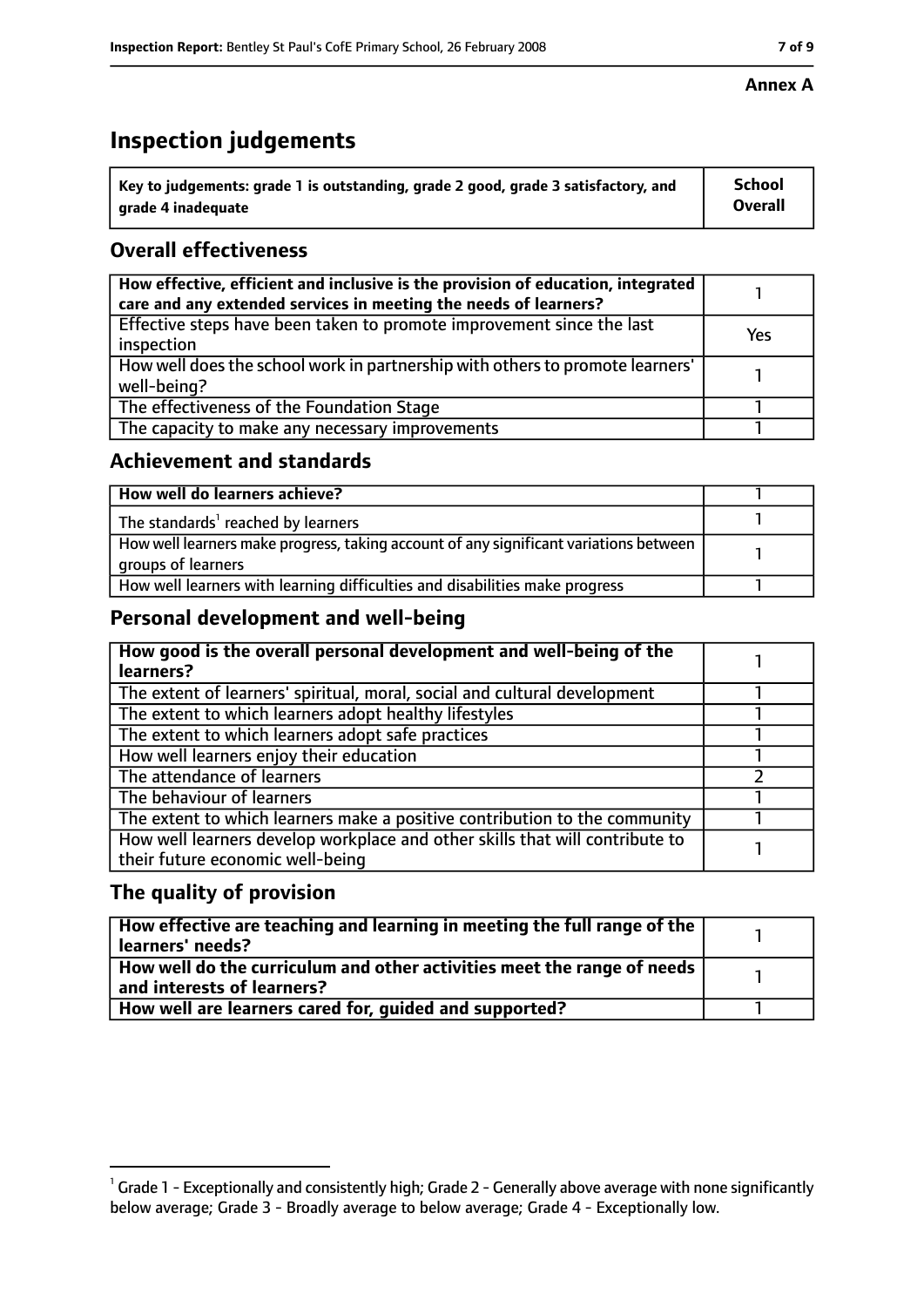#### **Annex A**

# **Leadership and management**

| How effective are leadership and management in raising achievement<br>and supporting all learners?                                              |     |
|-------------------------------------------------------------------------------------------------------------------------------------------------|-----|
| How effectively leaders and managers at all levels set clear direction leading<br>to improvement and promote high quality of care and education |     |
| How effectively leaders and managers use challenging targets to raise standards                                                                 |     |
| The effectiveness of the school's self-evaluation                                                                                               |     |
| How well equality of opportunity is promoted and discrimination tackled so<br>that all learners achieve as well as they can                     |     |
| How effectively and efficiently resources, including staff, are deployed to<br>achieve value for money                                          |     |
| The extent to which governors and other supervisory boards discharge their<br>responsibilities                                                  |     |
| Do procedures for safequarding learners meet current government<br>requirements?                                                                | Yes |
| Does this school require special measures?                                                                                                      | No  |
| Does this school require a notice to improve?                                                                                                   | No  |